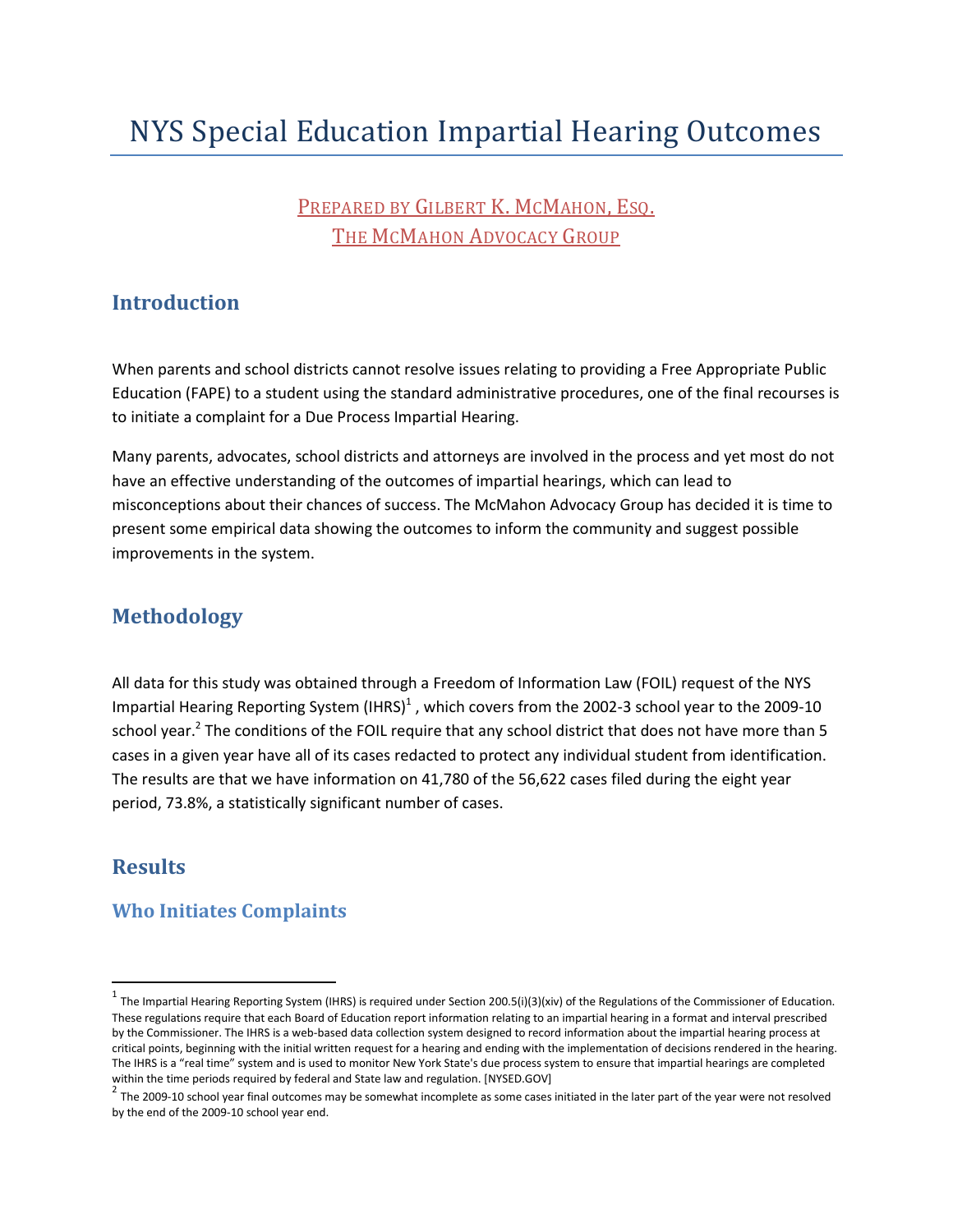The substantial majority of Due Process complaints requesting impartial hearings are requested by parents (98.6%), the system was established as a protection of the rights of students and parents so that is expected. School districts only initiate a hearing in a limited number of reasons, and are only required to do so in cases where they disagree with a parent's request for in Independent Educational Evaluation (IEE). Emancipated minor may file a claim on their own volition however as shown in Exhibit 1 below there are very few of those cases. There are only 1.4% of cases that are filed for CPSE, which is the transition phase between Early Intervention and kindergarten (3-5).

|              | <b>MINOR</b> | <b>PARENT</b>    | <b>DIST</b> | <b>Total</b> |
|--------------|--------------|------------------|-------------|--------------|
| <b>CPSE</b>  |              | 539              | 4           | 543          |
| <b>CSE</b>   | q            | 40667            | 561         | 41237        |
| <b>Total</b> | 9            | 41206            | 565         | 41780        |
|              |              | 98.6%            | 1.4%        |              |
|              |              | <b>Exhibit 1</b> |             |              |

New York City has the vast majority of Complaints every year, accounting for 94.8% of the entire population. The chart below (Exhibit 2) shows the distribution of the remaining 5.2% that are brought outside of New York City. The average number of cases per year reported<sup>3</sup> is relatively low in the counties outside NYS, i.e. Westchester the largest at 78.6, Rockland at 9.88 and Putnam at 6.



l  $^3$  Although there is no data to confirm it, intuitively the majority of redacted cases are most likely in the counties outside of NYC, as the large number of cases in each NYC school district would bode against redaction.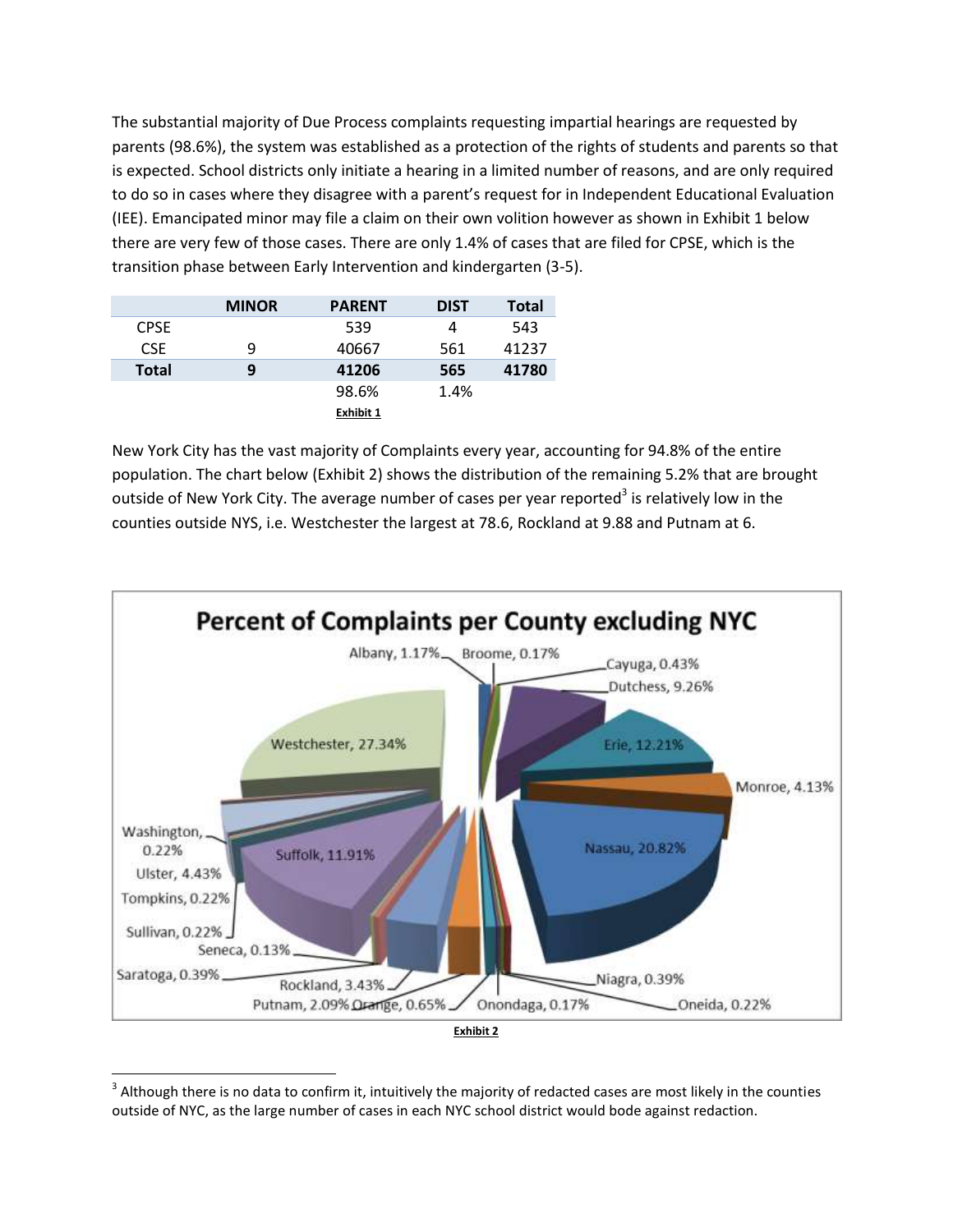To look at the data as it relates to individual school districts, the NYC districts, having the majority of cases have all the school districts with the most cases. Obviously the population of areas affects the number of cases that are filed.

That trend is also prevalent in the school districts outside of NYC that have the most cases, featuring large cities as Buffalo, Rochester and Yonkers.

The fewest cases shown below are limited by the requirements that the information could not be released for a school district with less than 5 cases.

### MOST CASES IN STATE

| NYC GFOG DIST # 2 - MANHATTAN     | 6185 |
|-----------------------------------|------|
| NYC GEOG DIST # 3 - MANHATTAN     | 5527 |
| NYC GEOG DIST #20 - STATEN ISLAND | 3451 |
| NYC GFOG DIST #21 - STATEN ISLAND | 2622 |
| NYC GEOG DIST #15 - BROOKLYN      | 2577 |

### MOST CASES OUT OF NYC

| BUFFALO CITY SD       | 169 |
|-----------------------|-----|
| LAWRENCE UFSD         | 169 |
| ROCHESTER CITY SD     | 129 |
| YONKERS CITY SD       | 120 |
| <b>WAPPINGERS CSD</b> | 84  |

### FEWEST CASES IN STATE

| <b>ARDSLEY UFSD</b>                 |   |
|-------------------------------------|---|
| <b>EVANS-BRANT CSD (LAKE SHORE)</b> | 5 |
| <b>HEMPSTEAD UFSD</b>               | 5 |
| LONGWOOD CSD                        | 5 |
| MATTITUCK-CUTCHOGUE UFSD            |   |
| NIAGARA FALLS CITY SD               | 5 |
| ROCKVILLE CENTRE UFSD               | 5 |
| <b>WASHINGTONVILLE CSD</b>          | 5 |
| Exhibit 3                           |   |

**Why Do They Initiate Complaints<sup>4</sup>**

l

 $^4$  There are a number of cases without a designated issue in the database and there are a number with multiple issues.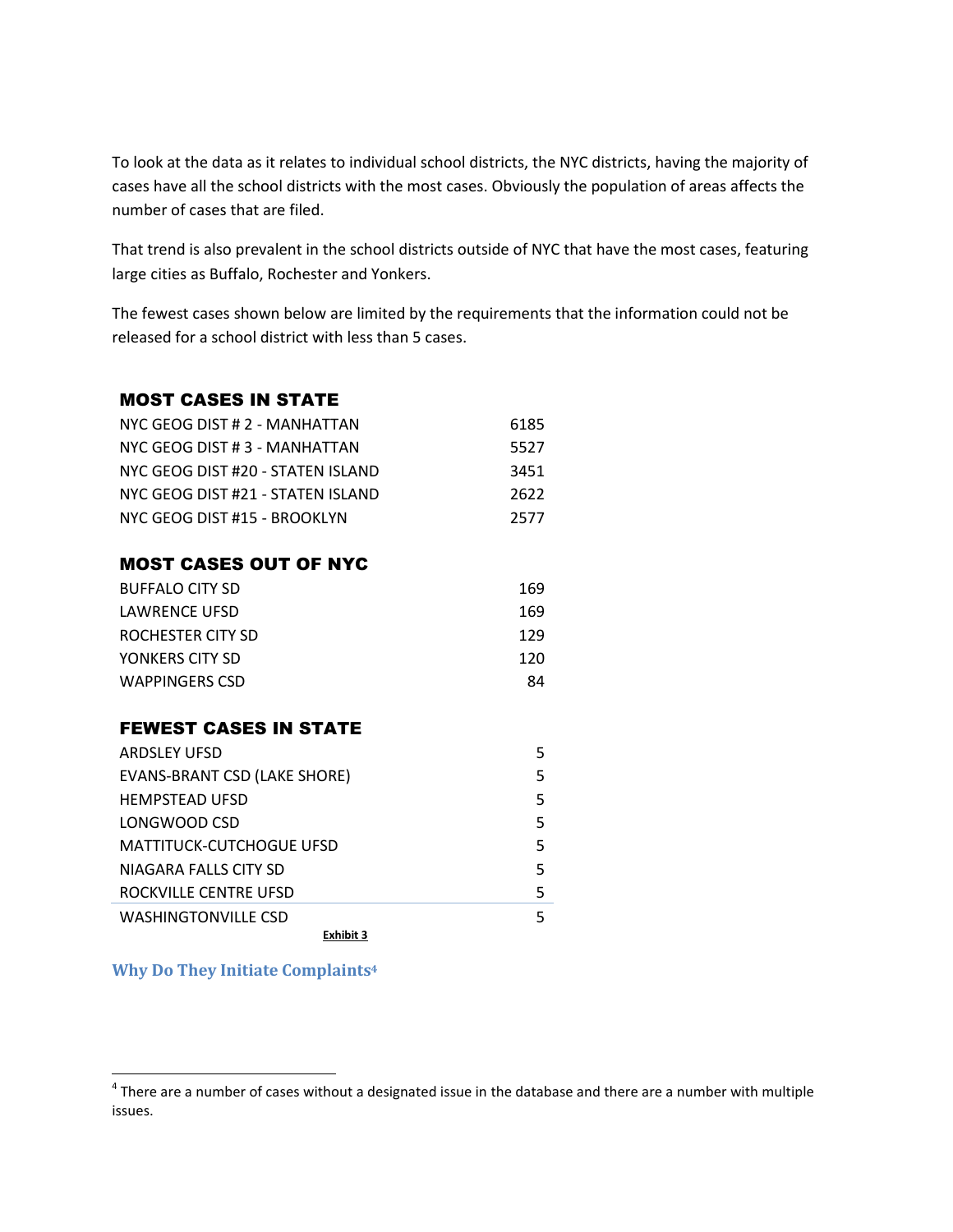Complaints are filed under the issue types shown below (Exhibit 4). As one would expect the largest number of complaints deals with tuition reimbursement and other reimbursement (52.39%).

School districts only file for a hearing in a limited number of reasons; 44% Placement/Program, 43.1% Evaluations/IEE and 4.3% Classification. The number of cases involving an Independent Educational Evaluation is 228 or .62%

All of the complaints filed under discipline amount to 212 or .57%, reflecting a small percentage of the total.

| <b>ISSUE TYPE</b>                   | <b>CASES</b> | %       |
|-------------------------------------|--------------|---------|
| <b>APPEAL OF IAES</b>               | 4            | 0.01%   |
| BILINGUAL/MONOLINGUAL               | 42           | 0.11%   |
| <b>CLASSIFICATION</b>               | 376          | 1.02%   |
| DISCIPLINARY APPFAL                 | 16           | 0.04%   |
| <b>DISCIPLINE - EXPEDITED</b>       | 98           | 0.27%   |
| DISCIPLINE - NON-EXPEDITED          | 52           | 0.14%   |
| <b>EVALUATION</b>                   | 1,027        | 2.78%   |
| IEP/PROGRAM                         | 5,086        | 13.78%  |
| <b>INDEPENDENT EVALUATION</b>       | 228          | 0.62%   |
| <b>MANIFESTATION DETERMINATION</b>  | 31           | 0.08%   |
| NYC ONLY: PLACEMENT - NICKERSON     | 806          | 2.18%   |
| OTHER REIMBURSEMENT                 | 4,520        | 12.25%  |
| OTHER/UNSPECIFIED                   | 2,010        | 5.45%   |
| <b>PARENT TUITION REIMBURSEMENT</b> | 14,814       | 40.14%  |
| <b>PLACEMENT</b>                    | 5,732        | 15.53%  |
| <b>PLACEMENT IN IAES</b>            | 11           | 0.03%   |
| <b>PROCEDURES</b>                   | 127          | 0.34%   |
| <b>TRANSPORTATION</b>               | 1,923        | 5.21%   |
|                                     |              |         |
| Grand Total <sup>5</sup>            | 36,903       | 100.00% |
| Exhibit 4                           |              |         |

#### **Who wins?**

l

As shown in the chart below (Exhibit 5), only 7887 or 19% of cases reach a decision and 78% are withdrawn or settled.<sup>6</sup> From personal experience and discussion with practitioners in the community, the system is inaccurate in the differentiation of "Withdrawal" and "Settled". Many cases are settled

<sup>&</sup>lt;sup>5</sup> The total reflects the number of issues reported in the system. Some cases had multiple issues listed and some had no issue listed.

 $^6$  In the 2004-05 school year the database was amended to break out the Settlement/Withdrawn" category into the separate categories of "Withdrawn" and "Settled". Extrapolating the combined category at the percentages of the individual categories going forward results in 5142 cases Settled or 12.3% and 27,593 cases Withdrawn or 66%.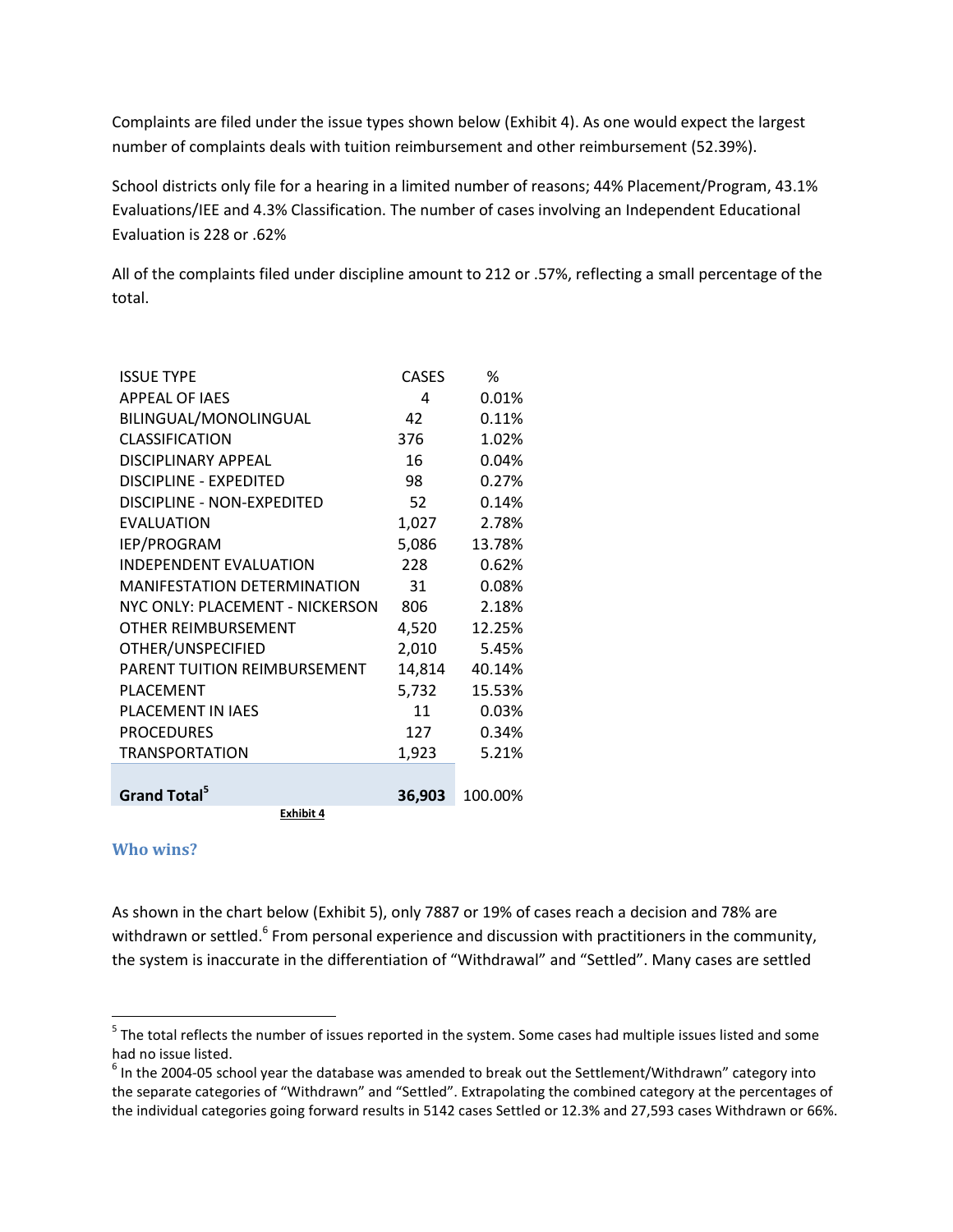and are improperly classified as "Withdrawn". In the IHRS "help files" Closing a Case<sup>7</sup> Step 6 defines withdrawal as "The party who initiated the hearing has withdrawn the request. There is written documentation of the withdrawal. The IHO will not render a written decision. If the withdrawal of a request is an action due to a settlement agreement the case is considered settled and not withdrawn". This directive is not being followed and distorts the data information in favor of withdrawals. The State must install safeguards to ensure the proper adherence to the directive.

Very few cases are dismissed for insufficiency (262, 1%), which given the number of parents who enter the process pro se, is a testament to the availability of the system and the flexibility of the Hearing Officers.

The "N/A" category denotes those cases that are still pending that have not been closed. The majority of those cases are recent cases that have yet to run the course of the process.



**Exhibit 5**

*Parents win 72% of the cases decided by actual decisions and 81.1% of the decisions that are designated as for parents or the school district.*

This is the question most asked by parents and maybe administrators, and possibly the most misestimated. Parents win 81% of the cases decided between the parties, as compared to 19% for the school district. They win 72% of the decisions outright and partial decisions in 11% for all decisions.

 $\overline{\phantom{a}}$ <sup>7</sup> http://pd.ny.sed.gov/specedhelp/ihrs/5closingacase.html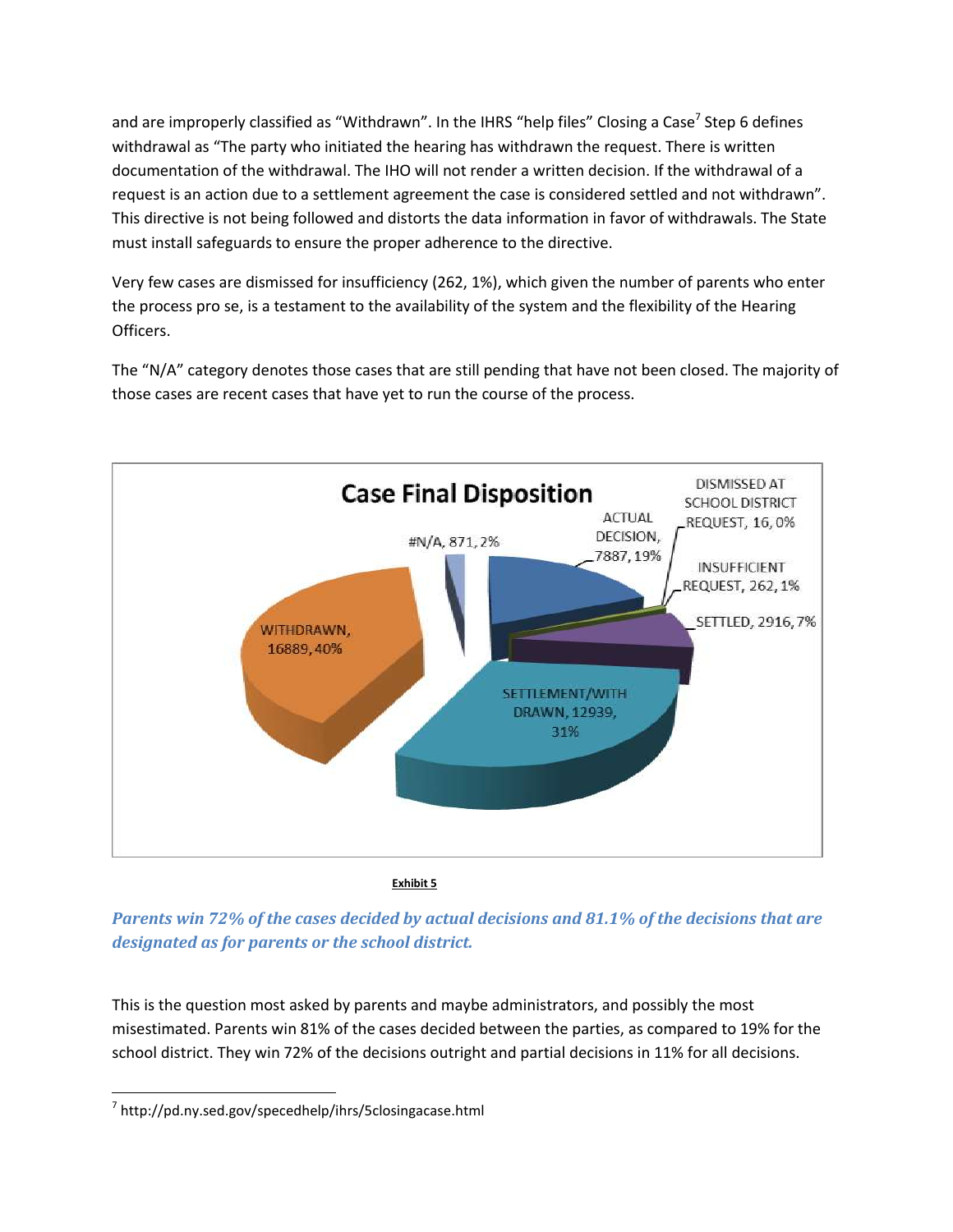While this is a sizeable majority it fails as a victory for parents because to get to decision has resulted in great expense to both the school district and the parent. And while the Impartial Hearing process is much less expensive than a full Court case, and the process does provide interim settlement options, mediation and resolution, parents and school districts when right must bemoan the time, expense and aggravation in a system with a common goal, the Free Appropriate Education of their children.

It is chilling to think that when parents do embark on the process and can afford it, they are right 81% of the time. How many parents with equally viable cases are precluded from a positive decision because of lack of funds, ignorance or disheartenment?

The above results must be tempered with the knowledge that only 19% of all cases are resolved in a decision (Exhibit 5). $^8$ 



**Exhibit 6**

#### **The Process**

l

#### *How Long Does It Take?*

Actual decisions average more than three months and there have been several cases included in that that have taken over three years.

| <b>Average Time to Complete</b> | 2002 | 2003 | 2004 | 2005 | 2006 | 2007 | 2008 | 2009 | 2010 | Average |
|---------------------------------|------|------|------|------|------|------|------|------|------|---------|
|                                 |      |      |      |      |      |      |      |      |      |         |

 $^8$  Additional work must be done to determine the cases in a parent's or school district's favor. If one makes assumptions about the winner in "Settled" cases being for the benefit of the requestor, the percentage for the parents is increased several percentage points. However no such assumptions are evident in the "Withdrawal" cases, because although one might intuitively assert that when a requestor withdraws the case they are doing so as an admission of the unviability of their case, the pollution of the "Withdrawal" category destroys the assertion.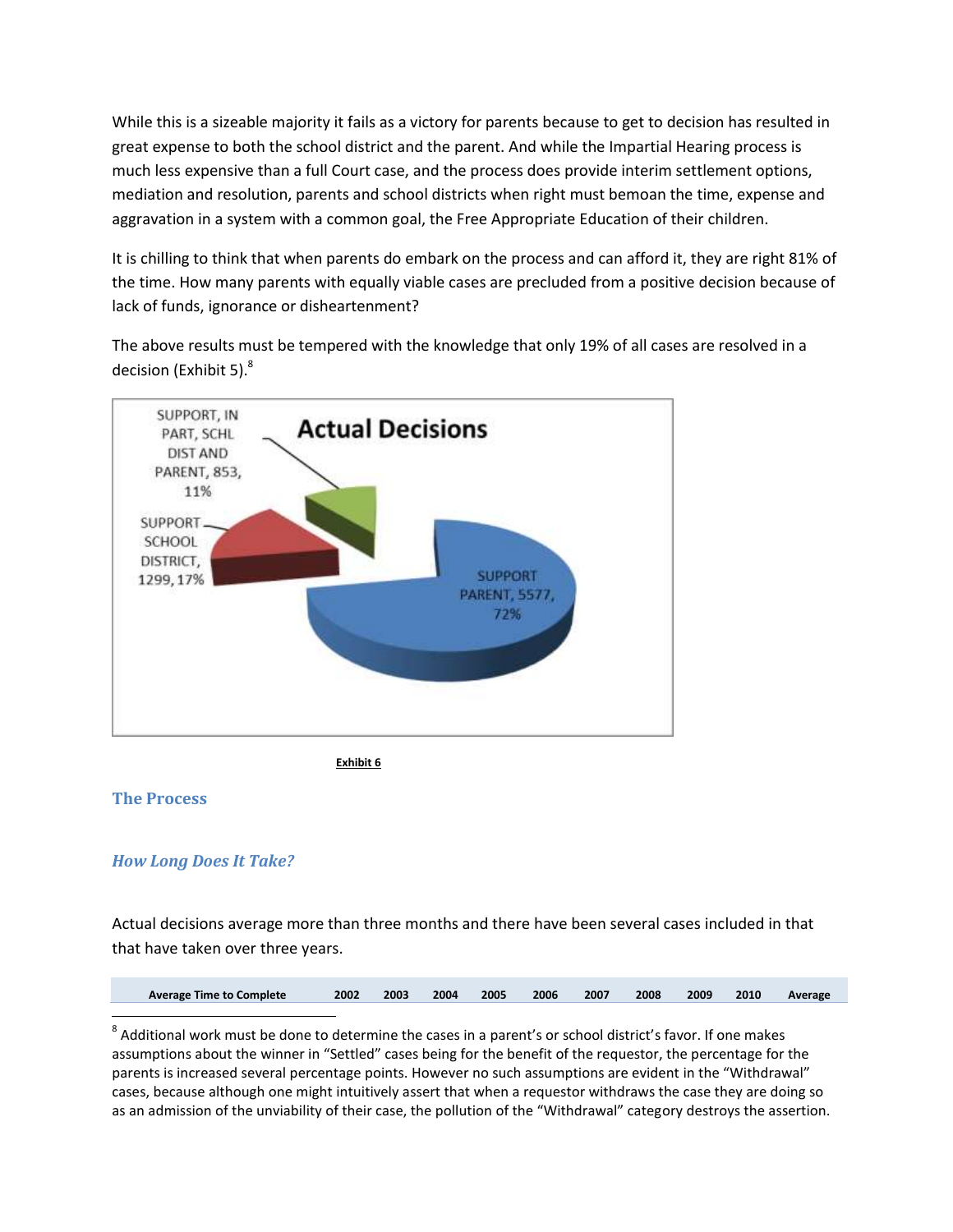| <b>Complaint by Disposition</b>                        |       |       |       |                        |        |        |        |        |       |        |
|--------------------------------------------------------|-------|-------|-------|------------------------|--------|--------|--------|--------|-------|--------|
| <b>ACTUAL DECISION</b><br>DISMISSED AT SCHOOL DISTRICT | 69.01 | 74.36 | 72.43 | 92.72                  | 139.45 | 154.00 | 167.72 | 133.91 | 76.65 | 109.92 |
| <b>REQUEST</b>                                         |       |       |       |                        |        | 86.20  | 74.25  | 82.33  | 42.00 | 79.00  |
| <b>INSUFFICIENT REQUEST</b>                            |       |       |       |                        | 12.55  | 10.33  | 24.56  | 16.36  | 14.50 | 14.77  |
| <b>SETTLED</b>                                         |       |       |       | 242.59                 | 36.96  | 30.55  | 29.82  | 26.53  | 22.40 | 31.86  |
| SETTLEMENT/WITHDRAWN                                   | 70.48 | 72.62 | 53.55 | 56.11                  | 28.06  |        |        |        |       | 61.17  |
| <b>WITHDRAWN</b>                                       |       |       |       | 218.20                 | 74.58  | 64.69  | 74.98  | 77.18  | 55.66 | 72.43  |
| <b>Grand Total</b>                                     | 70.11 | 73.05 | 58.40 | 68.89                  | 77.59  | 74.48  | 85.24  | 76.82  | 50.00 | 72.84  |
|                                                        |       |       |       | Exhibit 7 <sup>9</sup> |        |        |        |        |       |        |

#### *Resolution*

Every Due Process Complainant is required<sup>10</sup> to participate in a Resolution Session. Since the inception of the requirement for Resolution Meetings on all Due Process Complaints (2005-6 school year) the results have been (Exhibit 8):

- 10% result in the Due Process request being withdrawn
- 9.8% of the time the parties are able to enter into a written settlement agreement thereby avoiding the Due Process Hearing.
- 42.4% of the Resolution Meetings are waived by the parties.
- 35.6% are moved to the Due Process hearing due to the elapsing of the statutory timeframe for the meeting.

| <b>Resolution Outcomes</b>                     | 2005      | 2006 | 2007 | 2008 | 2009 | 2010           | <b>Grand Total</b> |       |
|------------------------------------------------|-----------|------|------|------|------|----------------|--------------------|-------|
| AMENDED                                        |           |      |      |      | 119  | 56             | 175                | 0.7%  |
| CONTINUE MEDIATION - HEARING TIMELINE ON HOLD  |           |      |      | 1    | 1    |                | 2                  | 0.0%  |
| PARTIAL AGREEMENT - PROCEED TO HEARING         |           | 14   | 61   | 101  | 93   | 61             | 330                | 1.3%  |
| PROCEED TO EXPEDITED HEARING - 15 DAYS ELAPSED |           |      | 3    | 10   | 4    | 6              | 23                 | 0.1%  |
| PROCEED TO IMPARTIAL HEARING - 30 DAYS ELAPSED | 171       | 2534 | 2037 | 1466 | 1676 | 763            | 8647               | 34.6% |
| PROCEED TO IMPARTIAL HEARING AT PARENT REQUEST |           |      | 38   | 76   | 87   | 50             | 251                | 1.0%  |
| REQUEST WITHDRAWN                              |           | 322  | 648  | 728  | 508  | 291            | 2497               | 10.0% |
| WAIVED BY BOTH PARTIES - ENTIRE PERIOD         |           | 58   | 113  | 38   | 17   | $\overline{7}$ | 233                | 0.9%  |
| WAIVED BY BOTH PARTIES - REMAINDER OF PERIOD   | 74        | 1467 | 1990 | 2768 | 3141 | 913            | 10353              | 41.5% |
| WRITTEN SETTLEMENT AGREEMENT                   |           | 429  | 500  | 653  | 635  | 231            | 2448               | 9.8%  |
| <b>Grand Total</b>                             | 245       | 4824 | 5390 | 5841 | 6281 | 2378           | 24959              |       |
|                                                | Exhibit 8 |      |      |      |      |                |                    |       |

The concept behind the mandatory Resolution Meeting is to hopefully resolve the matter before both parties have to incur the expense of full blown Due Process hearings. The Resolution Meeting is

 99 The large numbers in 2005 "Settled" and "Withdrawn" are a very small number of cases that fell into that category in the short year of introduction. When averaged, they do little to raise the overall time.

<sup>10</sup> Commissioner Regulation 200.5(j)(2)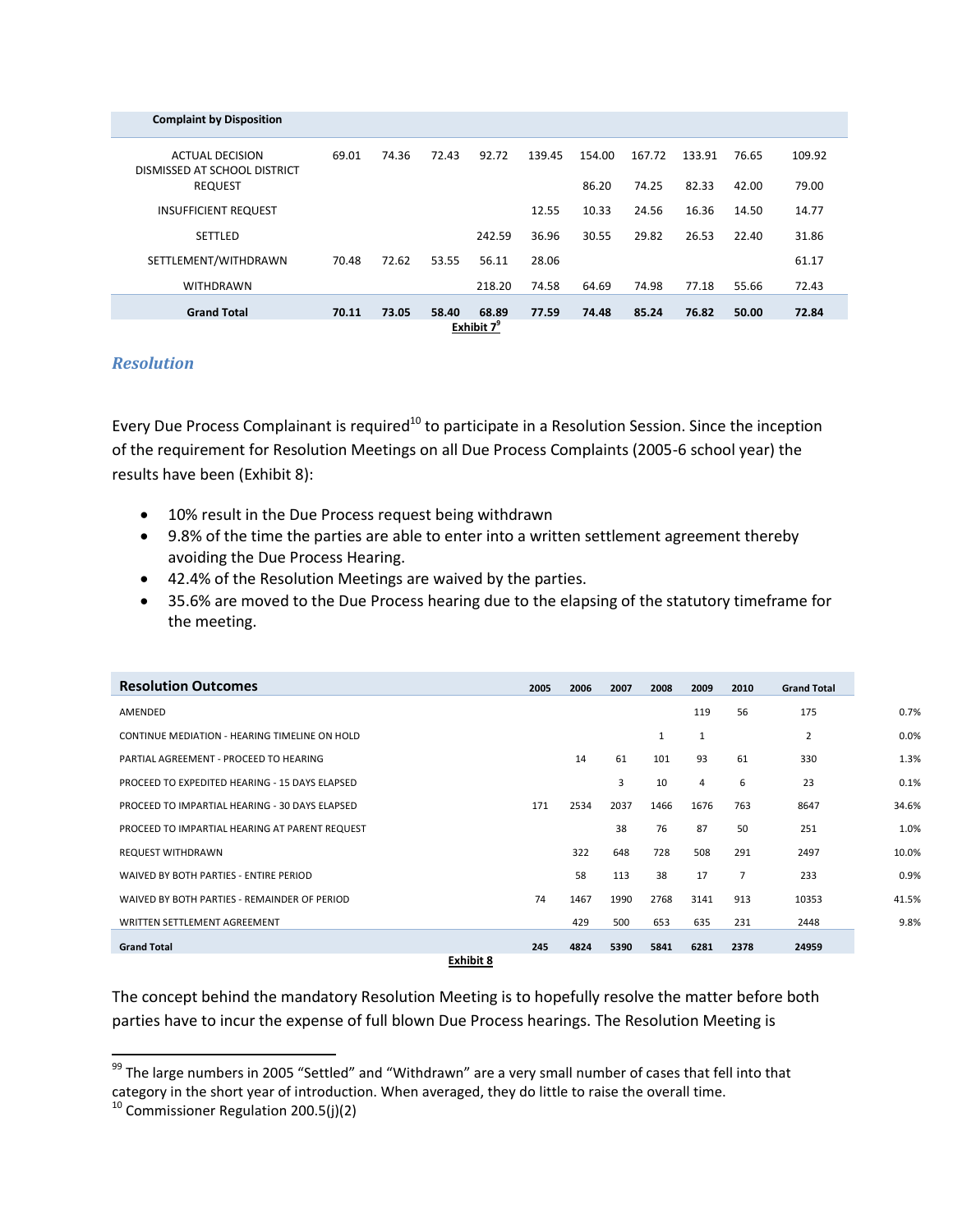designed to have the parties sit down face to face and, unless the parent wants to bring an attorney, without attorneys in an attempt to have the parties "talk it out", knowing that if they cannot, the Due Process hearing will commence relatively soon thereafter.

By saving 19.8% of the complaints from going to the full Due Process Hearing the requirement has saved a significant amount of time and money and because of its relatively short timeframe it would seem to not have the consequence of forcing one side to settle for less than they reasonably feel they deserve.

IDEA and local State regulations require that when a party commences a Due Process Complaint a resolution meeting may be held to see if the issues can be resolved between the parties before the parties enter into the Due Process Hearing.

If the School District (LEA) fails to hold the resolution meeting within 15 days of receiving notice of a parent's due process complaint or fails to participate in the resolution meeting, the parent may seek the intervention of the hearing officer to proceed with the Due Process Hearing.

If the parent refuses or fails to participate in the Resolution Meeting, the School District may request the hearing officer delay or dismiss the complaint.

If the School District has not resolved the due process complaint to the satisfaction of the parent within 30 days of the receipt of the due process complaint, the due process hearing may occur.

#### *Hearings*

Only 33 % of all hearings that have a known disposition are held, the remaining 67% are not held. (Exhibit 10) There is no disposition on 11% of the hearings that are listed. (Exhibit 9) Range of hearings held over the past 8 years goes from a low of 24% to a high of 36%, with no trend established. Pendency hearings held have risen consistently from 1 in 05-06 to 154 in 09-10. Pendency hearings have a significantly greater percentage of hearings being held 67% vs. 33% for regular hearings. Pre-hearings have risen slowly from 54 held in 04-05 to 68 in 09-10. Pre-hearings have a significantly greater percentage of hearings being held, 67% vs. 33% for regular hearings. (Exhibit 11)

| <b>Hearings Summary</b> |                 |             |                |       |              |  |  |  |  |
|-------------------------|-----------------|-------------|----------------|-------|--------------|--|--|--|--|
| <b>SCH YR</b>           | <b>NOT HELD</b> | <b>HELD</b> | <b>NO INFO</b> | TOTAL | <b>%HELD</b> |  |  |  |  |
| $02 - 03$               | 2886            | 2232        | 1046           | 6164  | 36.21%       |  |  |  |  |
| 03-04                   | 2677            | 1937        | 1849           | 6463  | 29.97%       |  |  |  |  |
| 04-05                   | 4108            | 2250        | 1665           | 8023  | 28.04%       |  |  |  |  |
| 05-06                   | 4097            | 2285        | 1716           | 8098  | 28.22%       |  |  |  |  |
| 06-07                   | 6220            | 2304        | 90             | 8614  | 26.75%       |  |  |  |  |
| 07-08                   | 5706            | 2755        | 89             | 8550  | 32.22%       |  |  |  |  |
| 08-09                   | 6384            | 2802        | 122            | 9308  | 30.10%       |  |  |  |  |
| 09-10                   | 5993            | 2024        | 519            | 8536  | 23.71%       |  |  |  |  |
| <b>Total</b>            | 38071           | 18589       | 7096           | 63756 |              |  |  |  |  |
|                         | 59.71%          | 29.16%      | 11.13%         |       |              |  |  |  |  |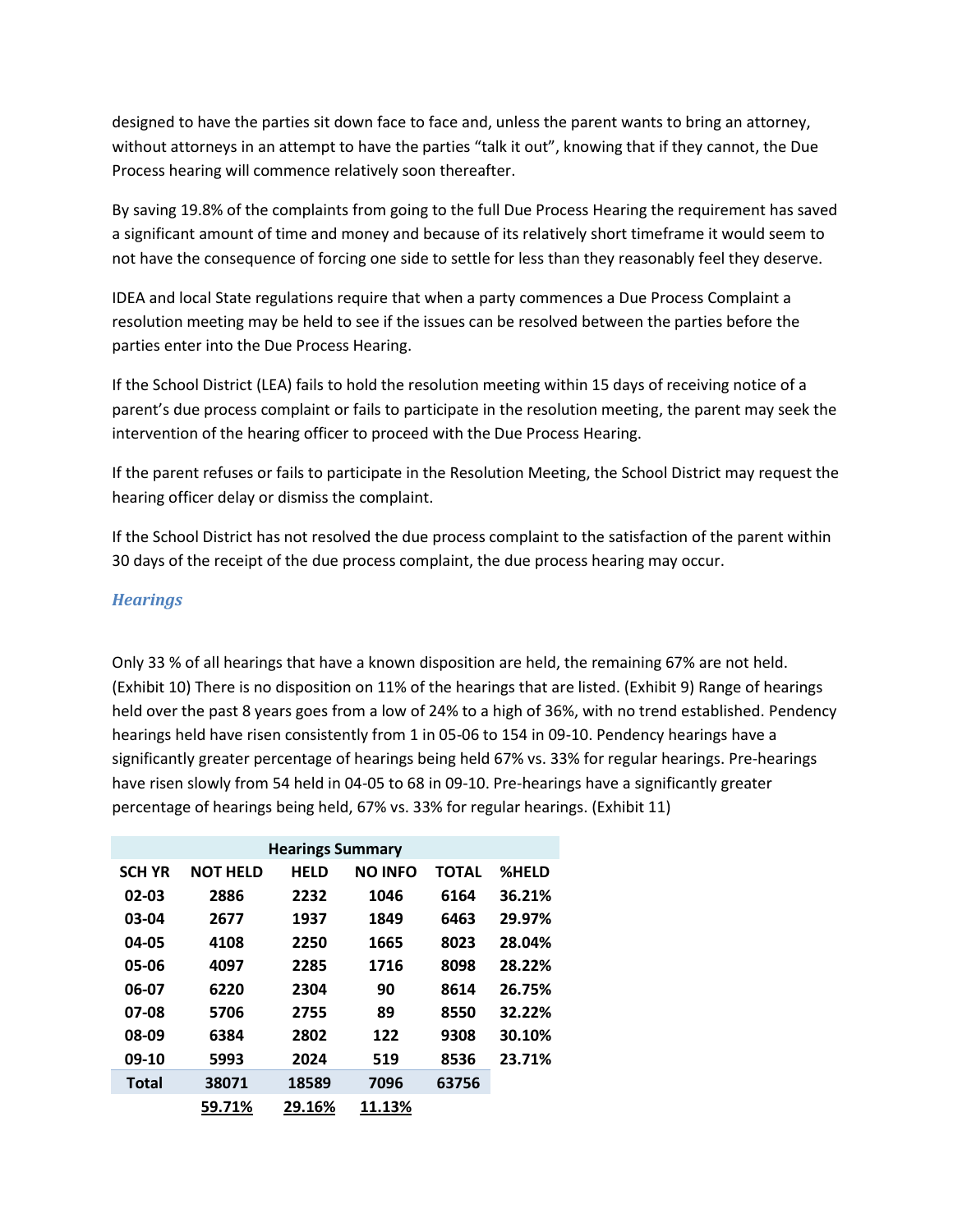#### **Exhibit 9**

# **AS PERCENT OF KNOWN HEARINGS**

|                 | Exhibit 10 |  |  |  |  |  |
|-----------------|------------|--|--|--|--|--|
| <b>HELD</b>     | 32.81%     |  |  |  |  |  |
| <b>NOT HELD</b> | 67.19%     |  |  |  |  |  |

|                 |       | <b>HEARINGS</b> |            | <b>PREHEARINGS</b> | <b>PENDENCY</b> |          |  |
|-----------------|-------|-----------------|------------|--------------------|-----------------|----------|--|
| <b>NOT HELD</b> | 37738 | 59.19%          | 159        | 0.25%              | 174             | 0.27%    |  |
| <b>HELD</b>     | 17897 | 28.07%          | 334        | 0.52%              | 358             | 0.56%    |  |
| <b>NO INFO</b>  | 6988  | 10.96%          | 61         | 0.10%              | 47              | $0.07\%$ |  |
|                 |       |                 | Exhibit 11 |                    |                 |          |  |

#### *Current Placements of Complainants*

As shown in the chart below (Exhibit 12) the majority of placements, of children that are the subject of a Due Process Impartial Hearing Complaint, are in a non-approved private school, which corresponds to the prevalence of tuition and other reimbursement complaints. The second largest group is public schools which would be expected.

| <b>Row Labels</b>                                                             | $02 -$<br>03   | 03-<br>04          | $04 -$<br>05   | $05 -$<br>06 | 06-<br>07      | $07 -$<br>08   | 08-<br>09      | 09-<br>10      | Grand<br><b>Total</b> |
|-------------------------------------------------------------------------------|----------------|--------------------|----------------|--------------|----------------|----------------|----------------|----------------|-----------------------|
| CPSE - EARLY CHILDHOOD SETTING                                                | 32             | 14                 | 23             | 57           | 72             | 40             | 66             | 41             | 345                   |
| CPSE-HOME                                                                     | 8              | 11                 | 6              | 5            | $\overline{4}$ | 3              | 4              |                | 41                    |
| CPSE - OTHER CHILD CARE LOCATION<br>CPSE - PRESCHOOL SPECIAL ED SETTING - NOT | 20             | 3                  | $\overline{2}$ | $\mathbf{1}$ |                |                |                |                | 26                    |
| <b>INTEGRATED</b>                                                             | 14             | 20                 | 11             | 7            | 4              | $\mathbf{1}$   | 3              | $\overline{2}$ | 62                    |
| CPSE - PRESCHOOL SPECIAL ED SETTING - INTEGRATED                              | 25             | 10                 | 13             | 5            | 2              |                | $\overline{2}$ | $\overline{2}$ | 59                    |
| <b>CPSE - WORK SITE OF PROVIDER</b>                                           |                |                    |                | $\mathbf{1}$ |                |                |                |                | 1                     |
| CSE - 4201 SCHOOLS FOR DEAF AND BLIND                                         |                |                    |                |              |                |                |                | $\mathbf{1}$   | 1                     |
| CSE - APPROVED PRIVATE SCHOOL (SPECIAL ED.)                                   | 221            | 136                | 144            | 136          | 130            | 211            | 225            | 160            | 1363                  |
| CSE - ARTICLE 81 (CHILD CARE INSTITUTION)                                     |                |                    |                | 13           |                |                |                |                | 13                    |
| CSE-BOCES                                                                     | 35             | 14                 | 16             | 116          | 14             | 16             | 11             | 14             | 236                   |
| <b>CSE - CHARTER SCHOOL</b>                                                   | 4              | 2                  |                | 48           | 5              | 15             | 34             | 29             | 137                   |
| CSE-HOME                                                                      | 62             | 29                 | 17             | 71           | 13             | 71             | 100            | 45             | 408                   |
| <b>CSE - HOME SCHOOLED</b>                                                    | 29             | $\overline{7}$     | 3              | 18           | 18             | 28             | 38             | 21             | 162                   |
| <b>CSE-HOSPITAL</b>                                                           | 3              |                    | $\overline{2}$ | 8            |                | $\overline{2}$ | 11             | 4              | 30                    |
| CSE - INTERIM ALTERNATIVE EDUCATION SETTING (IAES)                            | $\overline{2}$ |                    | 5              |              | $\overline{2}$ |                | $\overline{2}$ |                | 11                    |
| CSE - NONAPPROVED PRIVATE SCHOOL (SPECIAL ED.)                                | 1500           | 2109               | 2114           | 2611         | 3545           | 3893           | 3646           | 3604           | 23022                 |
| CSE - PRIVATE/PAROCHIAL SCHOOL (GENERAL ED.)                                  | 150            | 45                 | 58             | 37           | 26             | 60             | 464            | 394            | 1234                  |
| <b>CSE - PUBLIC SCHOOL</b>                                                    | 2156           | 1944               | 2652           | 1863         | 1790           | 1471           | 1155           | 1474           | 14505                 |
| <b>CSE - STATE AGENCY</b>                                                     | 1              |                    |                | 72           | 1              | $\overline{2}$ | 2              | 3              | 81                    |
| CSE - STATE SCHOOL FOR THE BLIND                                              |                |                    | $\mathbf{1}$   | 8            |                |                |                |                | 9                     |
| CSE - STATE SCHOOL FOR THE DEAF                                               | 1              | 1                  | 1              | 24           | 1              | 2              | 3              | 1              | 34                    |
| <b>Grand Total</b>                                                            | 4263           | 4345<br>Evhihit 17 | 5068           | 5101         | 5627           | 5815           | 5766           | 5795           | 41780                 |

**Exhibit 12**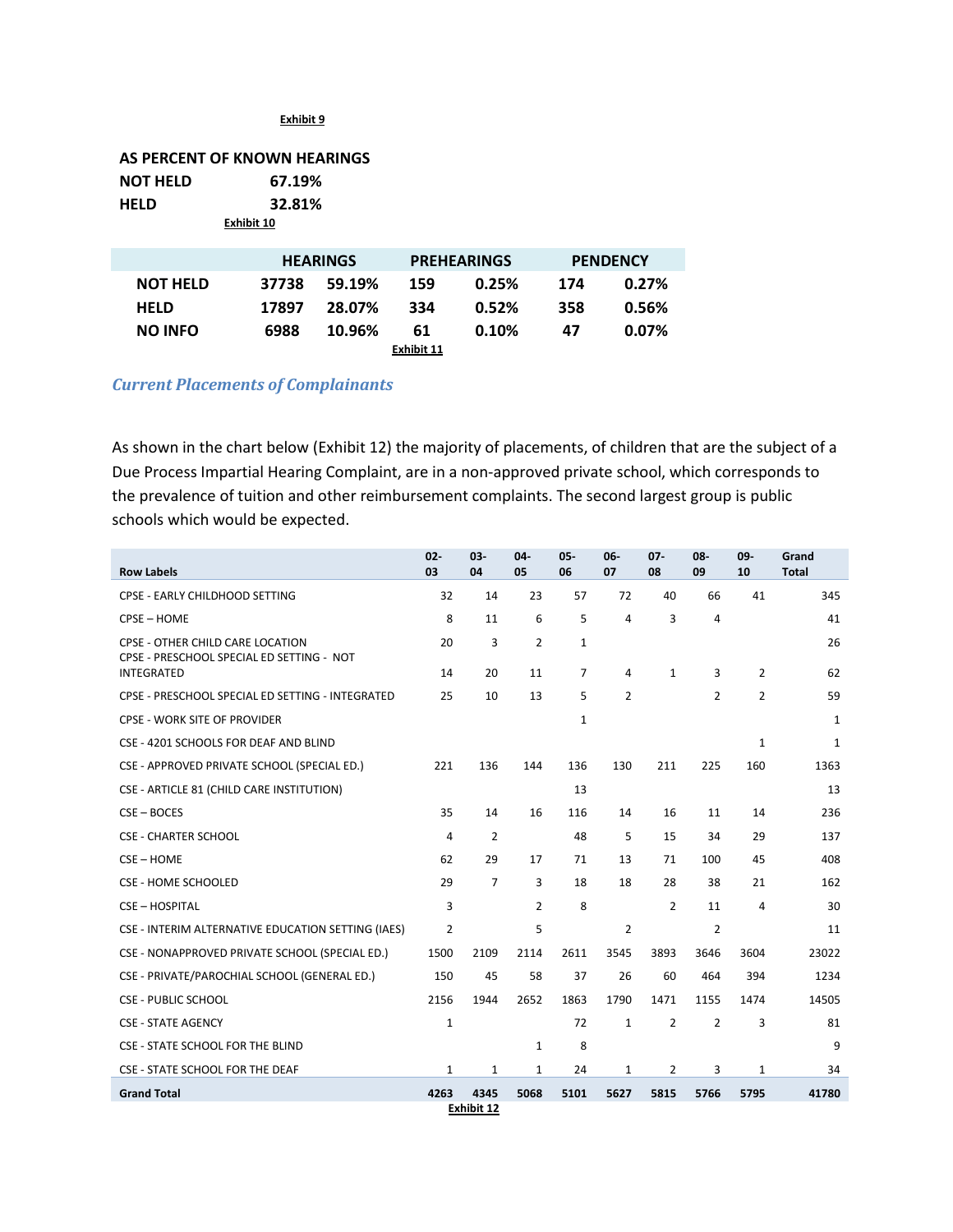#### *Impartial Hearing Officers*

When you go to an Impartial Hearing the hearing is conducted by an Impartial Hearing Officer (IHO). There are 193 people authorized to hold these hearings in the State of New York. Attorneys comprise 133 of the 193 approved. (Exhibit 15)

The decisions for the parent have remained fairly consistent over the past 8 years ranging from a low of approximately 75% in 02-03 to an approximate high of 83% in 03-04. (Exhibit 14)

One question that the community deals with is whether there is a difference between IHOs. Based on the chart below (Exhibit 13) most of the IHOs are in the average range of decisions in the parent's favor. However 22 have never ruled in the parent's favor and 3 who have never ruled against a parent. Histories on individual IHOs can be developed.

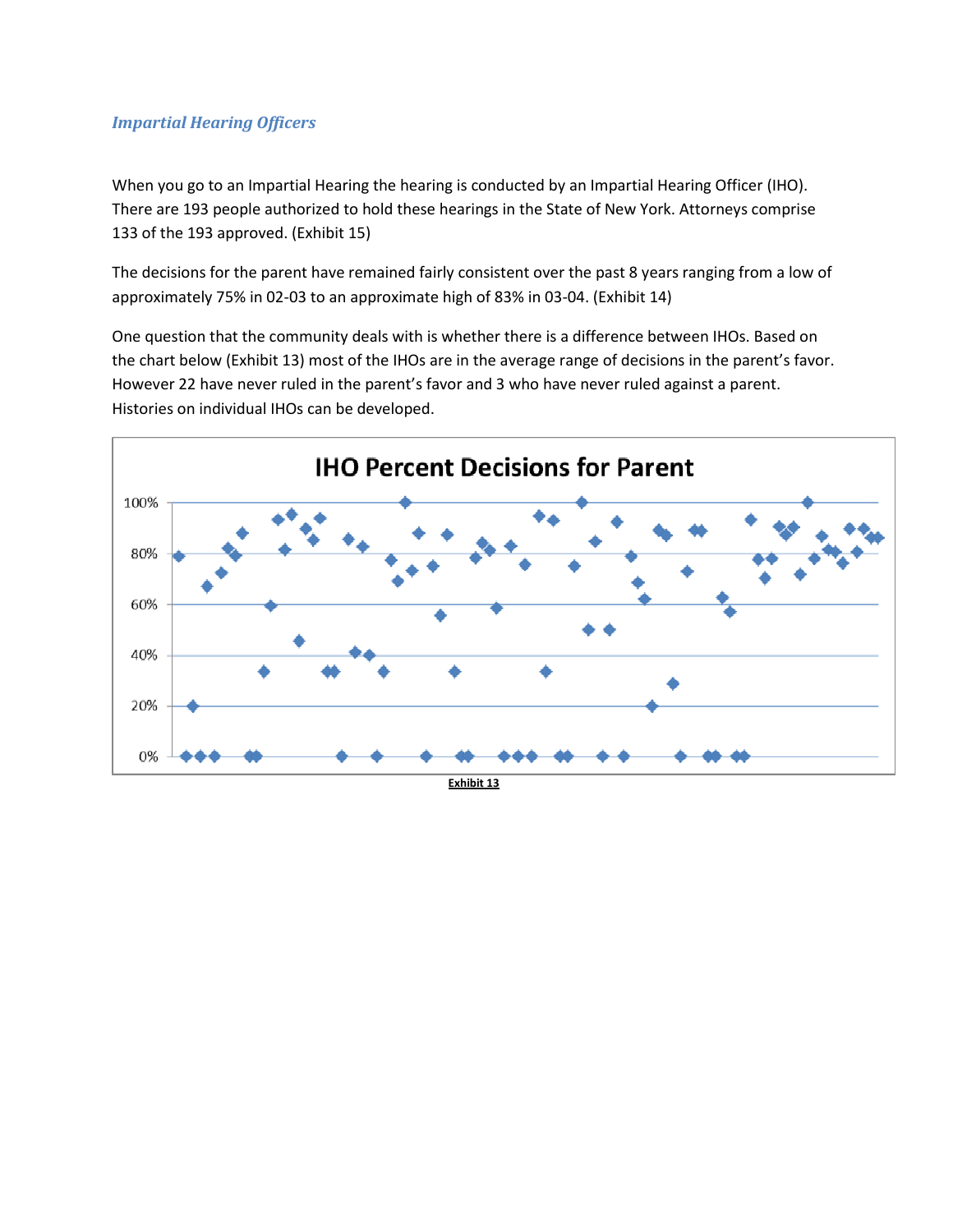

```
Exhibit 14
```
Breakdown of Impartial Hearing Officers as Attorneys

| <b>NON- ATTORNEY</b> | 60  |
|----------------------|-----|
| <b>ATTORNEY</b>      | 133 |
| <b>Grand Total</b>   | 193 |
| Exhibit 15           |     |

### *Appeals to the State Review Officer*

 $\overline{\phantom{a}}$ 

We present the chart below (Exhibit 16) as the only information contained in the IHIS database concerning cases that were appealed to the State Review Officer. New York is a two tiered state for review of Due Process Impartial Hearings, meaning that after the IHO has made a decision either party or both may appeal it, but only to the NYS SRO. If either or both parties disagree with the SRO decision the case is brought in Federal Court.

The chart shows the issues of the cases that are appealed to the SRO, however, the database contains only 48 cases annotated that they were appealed. In actuality there have been 1150 SRO decisions from 2002 to the present.<sup>11</sup> This is another area where the State must resolve to properly annotate the database. Our suggestion is that when an appeal is received in the SRO either they annotate the database or have a system for notification to the Department of Education.

It is important because the community in New York has generated a lot of discussion about the impartiality of the SRO and there is a perception in the parent community that is sometimes fostered by the school district community that the SRO rules in favor of the school district in an inappropriate percentage of cases. That can have a chilling effect on the parents' willingness to proceed to Due

<sup>11</sup> 2002-119;2003-110;2004;113;2005-131;2006-140;2007-140;2008-158;2009-145;2010-94 to the present.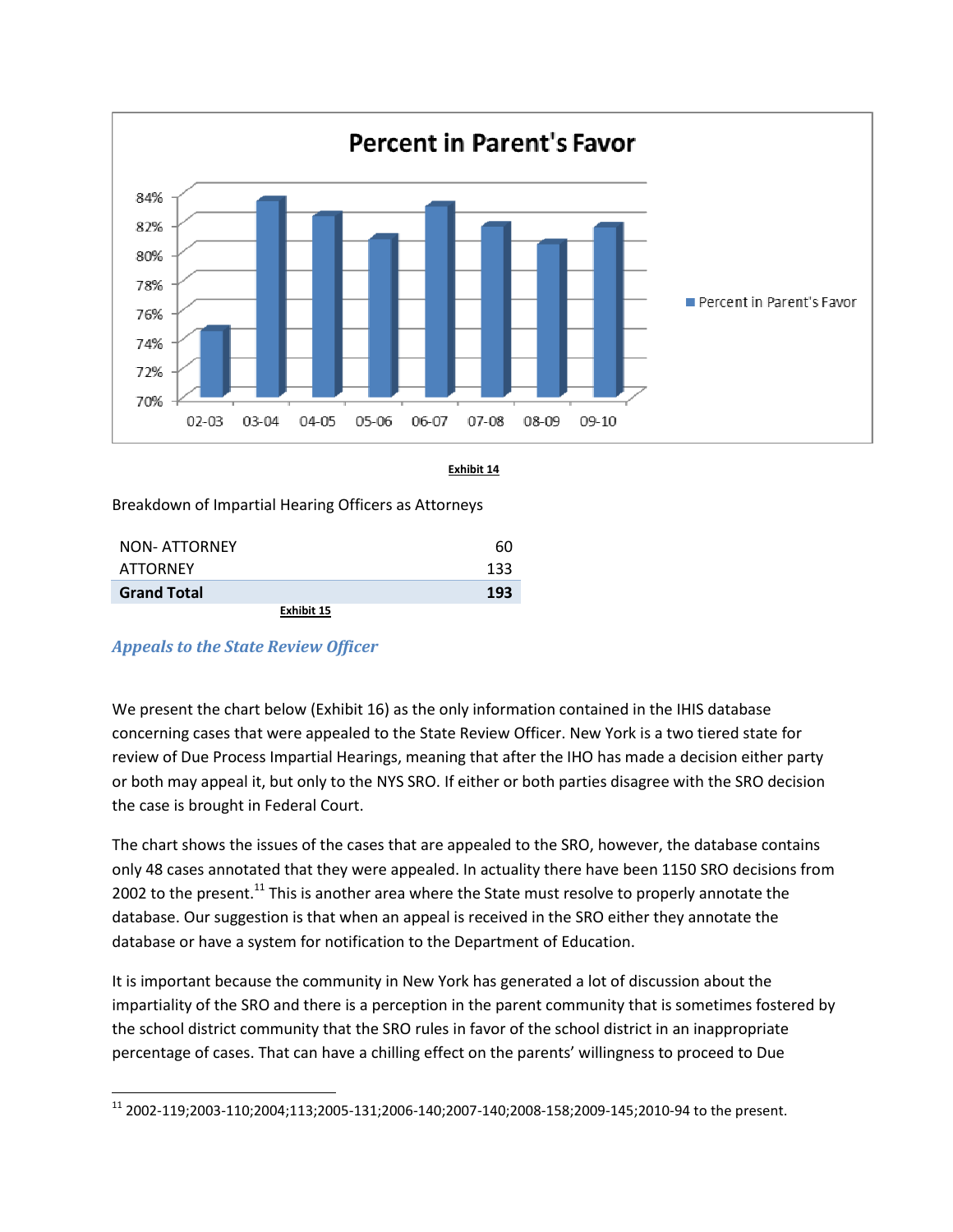Process. Some discussion carries that impression to the point of parent Attorney's telling them that if they proceed they have to be willing to go all the way to Federal Court before it will be over. Maintaining the database correctly will give the public the statistics on what cases are appealed, who was the original requestor and who won at hearing, allowing them to properly understand the underpinnings of the SRO decisions.

As an aside, it appears that although the parents win a large majority of the decisions, they also appeal a large majority of their losses. The school district on the other hand only appeals a small percentage of their losses. The result of that would be, based on the standard of appeal review, that the majority of the SRO decisions would back the IHO decision and dismiss the appeal. That could lead to the misconception that the SRO is biased against parents, when all he is doing is following a standard appeals pattern.



**Exhibit 16**

# **Conclusions and Recommendations:**

- 1. Parents win 81% of cases decided.
- 2. It is costly to use the process; undoubtedly many cases by the parents are not brought because of the financial burden.